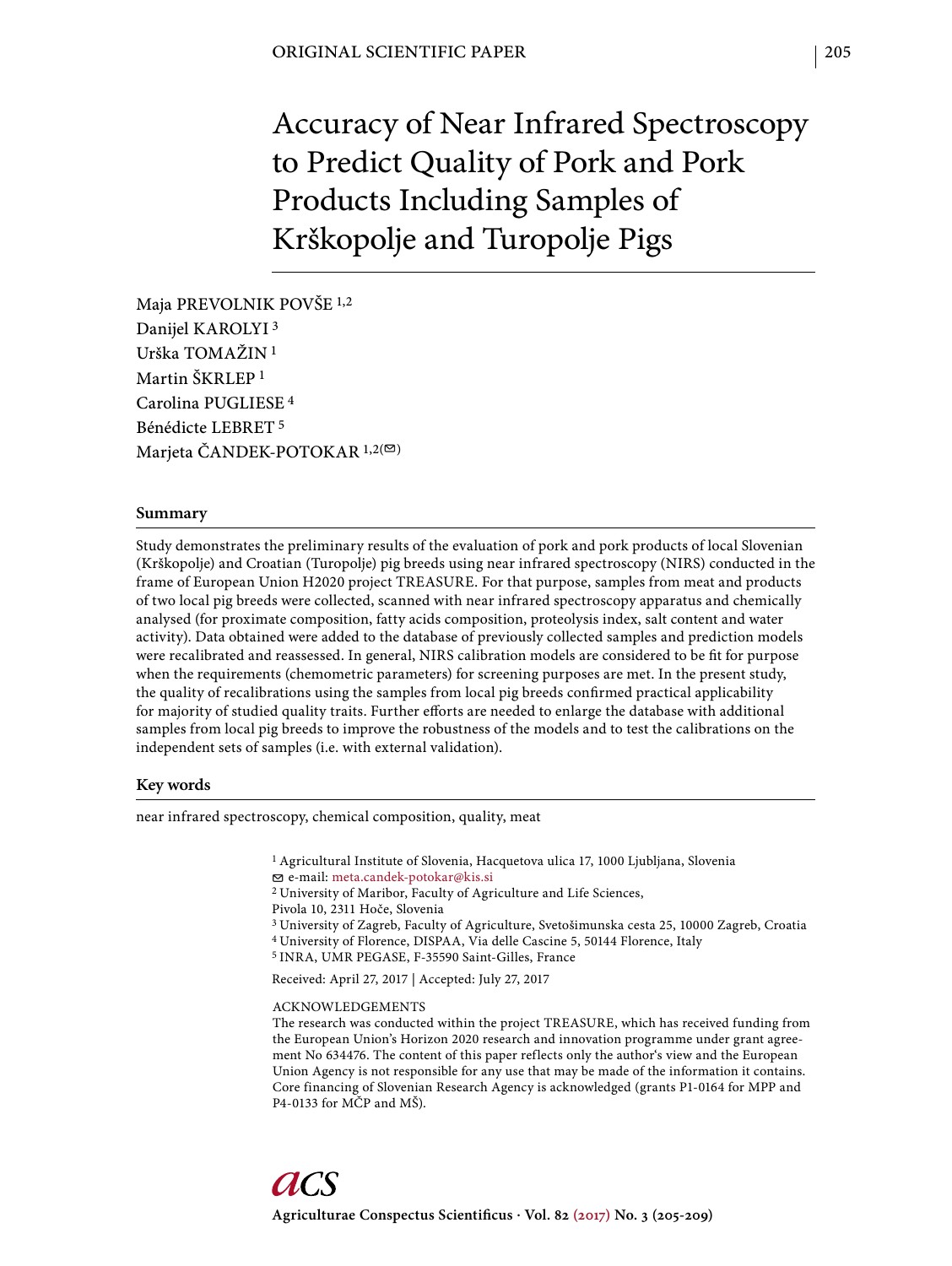#### Introduction

One of the challenges in the frame of European Union H2020 project TREASURE (www.treasure.kis.si) concerns testing of the new methodologies for quality evaluation of pork and pork products from local pig breeds. Among them near infrared spectroscopy (NIRS) is of great interest for food science and industry since it allows the characterization of food and quality control throughout processing (Font i Furnols et al., 2015). It is based on the physical principles of energy absorption of chemical bonds at specific wavelengths (electromagnetic waves) depending on the characteristics of the matrix and has the potential for a large-scale real-time analysis in industrial conditions. In the sector of meat, NIRS has a number of possible applications from raw material to the final product. Fast and simple checks of raw material quality are needed (e.g. amount of fat and its quality or fatty acids composition), which could serve to classify fresh meat for the most suitable way of further use (fresh consumption or processing). During processing, control over chemical and quality traits is needed (e.g. the loss of water, salt content, the extent of proteolysis etc.). Quality control is particularly important for products with long maturation time (e.g. a year or more in the production of dry-cured ham) to prevent losses due to unsuitable raw material or processing conditions, to optimise production process and thus ensure high quality products with specific sensory characteristics (aroma, flavour, tenderness, etc.). Applications in quality control are relevant also for the final products, e.g. checking water activity (an indicator of microbiological stability), chemical components, proteolysis index, etc. Conventional methods of chemical analysis are mostly unsuitable to be used in industrial conditions (time-consuming, hazardous). On the other hand, novel technologies including NIRS have great potential for such purposes, but require extensive calibration process prior to the application in practise. The ability of NIRS to predict composition and quality of fresh meat and meat products (with special emphasis on dry-cured ham) has been studied in our laboratory in previous years. The results are promising (Prevolnik et al., 2010, 2011) and in accordance with other literature reports (Prieto et al., 2009; Weeranantanaphan et al., 2011; De Marchi et al., 2017a, b). In the present study, existing models developed in our laboratory were upgraded and extended with the samples of local pig breeds (collected within TREASURE project) and their predictive ability and practical application were reassessed.

## **Material and methods**

**Collection of samples and reference analyses. The materi**al used in the present study was divided into different sets (see Table 1) which comprised previously collected samples and samples acquired from local breeds (Slovenian Krškopolje pig and Croatian Turopolje pig). Fresh meat and fat samples were taken 1-2 days after slaughter, samples of meat products were taken at the end of processing. In the laboratory, samples were first used for NIRS scanning and then vacuum packed and frozen at −20 °C for further analyses. Reference values were obtained in accredited laboratories (SIST EN 17025, 2005). The following determinations were performed in different samples sets a) fresh meat: intramuscular fat (IMF), protein, water and fatty acids (FA) composition, b) subcutaneous fat: FA composition, c) meat products: IMF, protein, water, salt, non-protein nitrogen (NPN), proteolysis index (PI) and water activity  $(a_w)$ , d) drycured ham: IMF, protein, water, salt, NPN and PI. Water content was analysed according to ISO 6496 (1999). Determination of IMF content was performed using petrolether extraction according to SIST ISO 1443: 2001 (Soxhlet extraction with hydrolysis). Protein content was calculated from total nitrogen content which was determined respecting ISO 5983-2 (2005) international standard using the Kjeltec 2300 nitrogen analyser (Foss Analytical, Hileroed, Denmark). For the determination of NPN, the procedure described in Monin et al. (2007) was used. PI was calculated as the percentage of NPN per total nitrogen. Salt (sodium chloride) content determination was carried out as described in Monin et al. (2007). FA composition of fat and muscle tissue was determined using gas chromatography following transesterification of lipids as described in Fidler et al. (2000). Analysis of  $a_w$  was determined by the use of Aqua LAB 4TE apparatus (Decagon Devices Inc., Pullman, WA, USA) according to ISO 21807:2004.

**NIR spectra acquisition.** Samples were scanned with spectrophotometer NIR System model 6500 (Silver Spring, MD, USA) in a wavelength range from 400 to 2500 nm. Prior to scanning, samples were homogenized except for fat samples which were scanned intact. Samples were placed in a rectangular quartz cup  $(47\times57 \text{ mm}^2)$  in about 3 mm thick layer, covered by paper disc and inserted directly in NIRS apparatus. For each sample one scanning was performed. Absorbance data were collected every 2 nm as  $log 1/R$  (R – reflectance).

**Chemometric analysis** was performed using WinISI II soft ware. Calibration models for selected quality traits were developed on the data points of NIR spectrum (wavelength range 1100-2400 nm) using modified partial least squares regression, the mathematical treatment 1-4-4-1 (i.e. first derivative of the log 1/R, where the derivative is calculated over the gap of 4 spectral points) and "SNV and Detrend" option for the correction of scatter effects in the spectra (WinISI II Manual, 2000). Other options were also tested, but described combination was selected for presentation as it yielded to the best results in general. Samples for which the difference between actual and predicted values exceeded three standard deviations were considered as outliers. The number of PLS factors was limited to 16, but depending on the model, 1-9 PLS factors were used (based on the decline of errors). Developed calibration models were evaluated by means of cross-validation (using 4 subsets). The results are presented as standard error of calibration (se<sub>C</sub>) and cross-validation (se<sub>CV</sub>) and coefficient of determination of calibration (R<sup>2</sup><sub>C</sub>) and cross-validation ( $R^2$ <sub>CV</sub>). RPD (the ratio between standard deviation of the reference values and  $se_{CV}$ ) was calculated as an additional indicator of models quality (suggested by Kennedy et al., 1996; Andrés et al., 2008).

## **Results and discussion**

Table 1 summarises basic information on datasets (number of analysed samples, mean, standard deviation and variation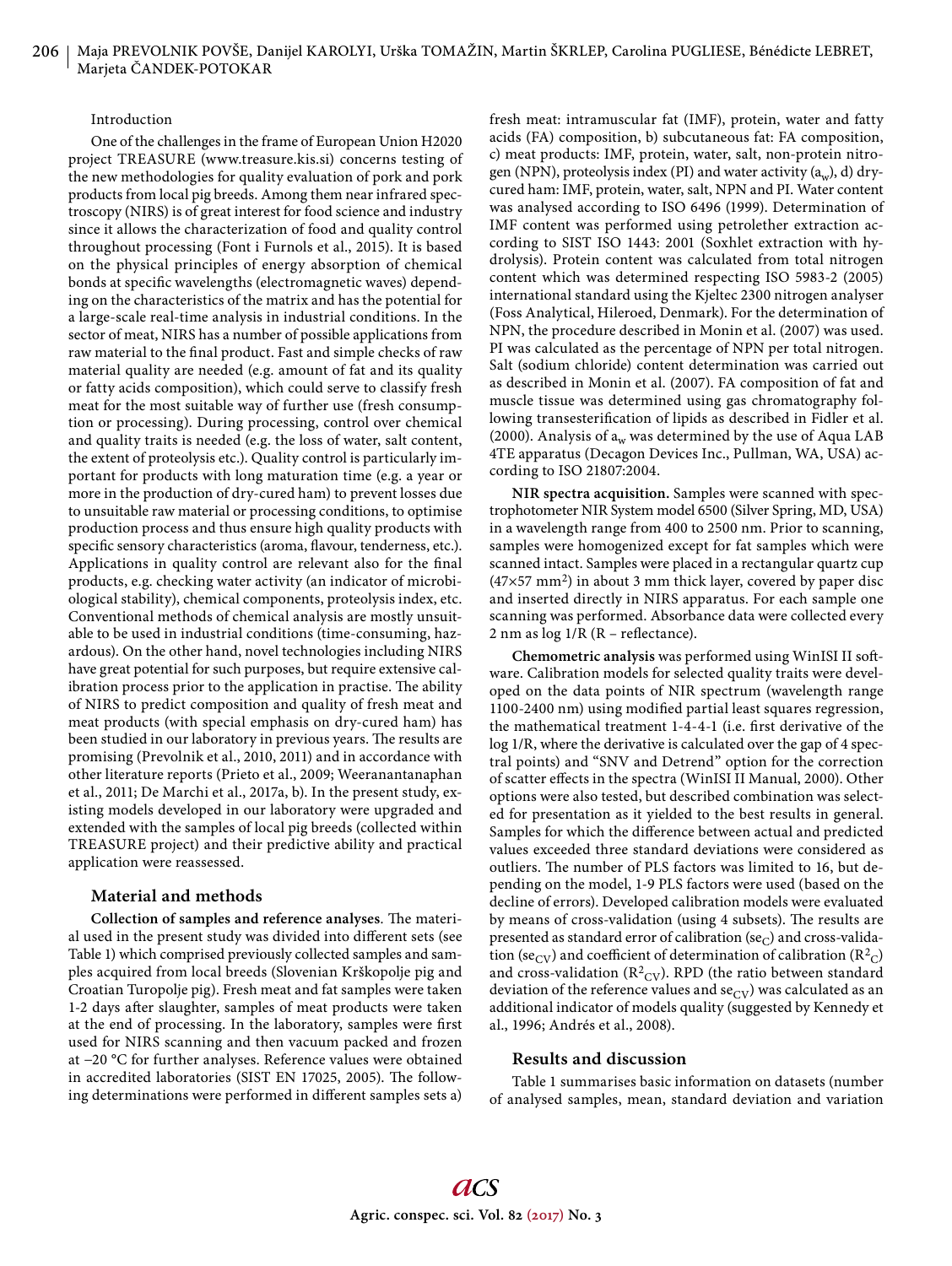|                         | n                      | Mean                               | Standard<br>deviation                      | Range<br>$(min-max)$ |  |  |  |  |
|-------------------------|------------------------|------------------------------------|--------------------------------------------|----------------------|--|--|--|--|
|                         | Fresh meat - LD muscle |                                    |                                            |                      |  |  |  |  |
| Intramuscular fat, %    | 75                     | 1.99                               | 1.14                                       | $0.62 - 7.30$        |  |  |  |  |
| Protein, %              | 72                     | 22.83                              | 1.38                                       | $19.13 - 25.50$      |  |  |  |  |
| Water, %                | 71                     | 73.58                              | 1.22                                       | $70.30 - 76.10$      |  |  |  |  |
|                         |                        | Fresh meat - different muscles     |                                            |                      |  |  |  |  |
| Intramuscular fat, %    | 117                    | 2.84                               | 1.97                                       | $0.62 - 11.5$        |  |  |  |  |
| Protein, %              | 125                    | 22.08                              | 1.71                                       | $18.20 - 25.50$      |  |  |  |  |
| Water, %                | 130                    | 73.79                              | 1.52                                       | $68.46 - 76.90$      |  |  |  |  |
|                         |                        | Fat tissue - subcutaneous          |                                            |                      |  |  |  |  |
| SFA, g/100g fat         | 56                     | 40.8                               | 1.90                                       | $37.8 - 46.1$        |  |  |  |  |
| MUFA, g/100g fat        | 56                     | 44.6                               | 2.2                                        | $40.5 - 40.5$        |  |  |  |  |
| PUFA, g/100g fat        | 56                     | 14.6                               | 1.7                                        | $10.1 - 18.3$        |  |  |  |  |
| n-3 PUFA, g/100g fat    | 56                     | 1.10                               | 0.20                                       | $0.6 - 1.5$          |  |  |  |  |
| n-6 PUFA, g/100g fat    | 56                     | 13.4                               | 1.6                                        | $9.4 - 16.8$         |  |  |  |  |
| $n-6/n-3$ PUFA          | 56                     | 12.4                               | 1.2                                        | $10.7 - 15.5$        |  |  |  |  |
|                         |                        | Fat tissue - LD intramuscular fat) |                                            |                      |  |  |  |  |
| SFA, g/100g fat         | 56                     | 39.2                               | 2.1                                        | $35.2 - 43.7$        |  |  |  |  |
| MUFA, g/100g fat        | 56                     | 48.1                               | 2.6                                        | $41.2 - 53.0$        |  |  |  |  |
| PUFA, g/100g fat        | 56                     | 12.7                               | 3.2                                        | $6.6 - 22.2$         |  |  |  |  |
| n-3 PUFA, g/100g fat    | 56                     | 0.83                               | 0.25                                       | $0.46 - 1.70$        |  |  |  |  |
| n-6 PUFA, g/100g fat    | 56                     | 11.9                               | 3.0                                        | $6.0 - 20.49$        |  |  |  |  |
| $n-6/n-3$ PUFA          | 56                     | 14.5                               | 1.8                                        | $11.3 - 19.8$        |  |  |  |  |
|                         |                        |                                    | Meat products (pancetta, dry-neck, salami) |                      |  |  |  |  |
| Water, %                | 74                     | 29.8                               | 9.8                                        | $13.5 - 69.4$        |  |  |  |  |
| Intramuscular fat, %    | 74                     | 37.9                               | 14.9                                       | $2.1 - 68.9$         |  |  |  |  |
| Protein, %              | 74                     | 25.7                               | 6.8                                        | $10.8 - 43.8$        |  |  |  |  |
| Salt, %                 | 66                     | 5.2                                | 1.2                                        | $3.6 - 9.8$          |  |  |  |  |
| Non-protein nitrogen, % | 60                     | 0.41                               | 0.09                                       | $0.27 - 0.62$        |  |  |  |  |
| Proteolysis index, %    | 60                     | 11.1                               | 0.4                                        | $7.1 - 22.8$         |  |  |  |  |
| Water activity          | 131                    | 0.888                              | 0.022                                      | $0.822 - 0.955$      |  |  |  |  |
|                         |                        | Dry-cured ham                      |                                            |                      |  |  |  |  |
| Water, %                | 153                    | 53.8                               | 5.9                                        | $38.7 - 63.2$        |  |  |  |  |
| Intramuscular fat, %    | 132                    | 5.2                                | 2.5                                        | $2.1 - 17.7$         |  |  |  |  |
| Protein, %              | 154                    | 32.2                               | 5.4                                        | $25.0 - 47.9$        |  |  |  |  |
| Salt, %                 | 157                    | 6.6                                | 1.3                                        | $3.1 - 10.2$         |  |  |  |  |
| Non-protein nitrogen, % | 153                    | 1.07                               | 0.29                                       | $0.57 - 1.91$        |  |  |  |  |
| Proteolysis index, %    | 149                    | 20.7                               | 6.5                                        | $7.6 - 40.0$         |  |  |  |  |

|                 | Table 1. Basic statistics for selected chemical and quality |  |  |
|-----------------|-------------------------------------------------------------|--|--|
| characteristics |                                                             |  |  |

SFA – saturated fatty acids, MUFA – mono-unsaturated fatty acids, PUFA – poly-unsaturated fatty acids.

range of reference values) for chemical and quality traits of meat and meat products. Combined sets of samples consisted of commercial and local breeds providing a broad variation range in analysed traits, which is advantageous for the development of robust models.

Results of calibrations are presented in Tables 2-5. The most important statistical indicator of the accuracy of NIRS models is the error of cross-validation: the lower the error, the higher the quality of a model. For the comparison of models (for different constituents that span different variation range or different sample types/groups) $\mathrm{R}^2\mathrm{_{CV}}$  and RDP are useful indicators because they are independent of absolute values/range of variable and represent relative measures of models quality (for both, higher values are beneficial). The parameter RPD is particularly useful as it considers the error of validation in view of the variation of the reference values. According to Williams (2001, 2008), for practical applicability of models, RPD values should be more than 2.0 for rough screening, more than 3.0 for screening purposes, more than 5.0 for quality control and more than 8.0 for analytical purposes.

**Fresh meat and fat.** Chemical constituents (Table 2) were more reliably predicted when sample set consisted of various pork muscles as compared to the specific LD (*m. longissimus dorsi*) sample set. Best results were obtained for IMF. Reliable calibrations were obtained on both sample groups ( $\rm R^2_{\rm CV}$  > 0.95, RPD > 4.6). Developed models could be applicable for quality control. Predictive ability was lower for water and protein and consistent with the requirements for rough screening (RPD  $>$  2), with regard to the set of different pork muscles. Models for water and protein content developed on LD muscle only, presented an accuracy that is too low for practical use, which can be ascribed to low variability of these constituents within pork LD. Predictive ability of FA composition of fat tissue was satisfactory (Table 3). Statistical parameters showed accuracy that is good enough for (rough) screening purposes (except for ratio n-6/n-3 PUFA). These results are of special practical importance as the samples were scanned intact. In muscle tissue, prediction of FA groups was far less accurate, which is probably due to low amounts of fat, the average percentage of IMF in LD being about 2%.

**Meat products.** Results on calibration models for prediction of chemical and quality traits in different meat products (salami, pancetta, dry neck) are mainly promising (Table 4). The highest accuracy of calibrations was reached for water followed by IMF and protein where statistical parameters showed the applicability for quality control (and even for analytical purposes in case of water). Acceptable results that met the requirements for screening purposes, were obtained for  $a_w$  and salt content, whereas models for NPN and consequently also for IP were under the limit of practical applicability (RPD  $<$  2.0).

## **Table 2.** Predictive ability of chemical composition of fresh meat using NIRS

|                   |                    | Pork LD muscle |                   |                  |            | Pork – different muscles |        |                   |                  |            |
|-------------------|--------------------|----------------|-------------------|------------------|------------|--------------------------|--------|-------------------|------------------|------------|
|                   |                    | Calibration    | Cross-validation  |                  |            | Calibration              |        | Cross-validation  |                  |            |
| Constituent (%)   | $R^2$ <sub>C</sub> | sec            | $R^2_{\text{CV}}$ | sec <sub>Y</sub> | <b>RPD</b> | $R^2$ <sub>C</sub>       | $\sec$ | $R^2_{\text{CV}}$ | sec <sub>V</sub> | <b>RPD</b> |
| Intramuscular fat | 0.99               | 0.14           | 0.95              | 0.25             | 4.6        | 0.98                     | 0.23   | 0.97              | 0.30             | 6.6        |
| Water             | 0.90               | 0.39           | 0.63              | 0.75             | 1.8        | 0.91                     | 0.45   | 0.82              | 0.65             | 2.6        |
| Protein           | 0.45               | 0.92           | 0.28              | 1.05             | 1.2        | 0.92                     | 0.48   | 0.81              | 0.73             | 2.1        |

LD - longissimus dorsi, sec - standard error of calibration, secv - standard error of cross-validation,  $R^2c$  - coefficient of determination of calibration,  $R^2$ <sub>CV</sub> – coefficient of determination of cross-validation, RPD – ratio between standard deviation of the reference values and secv.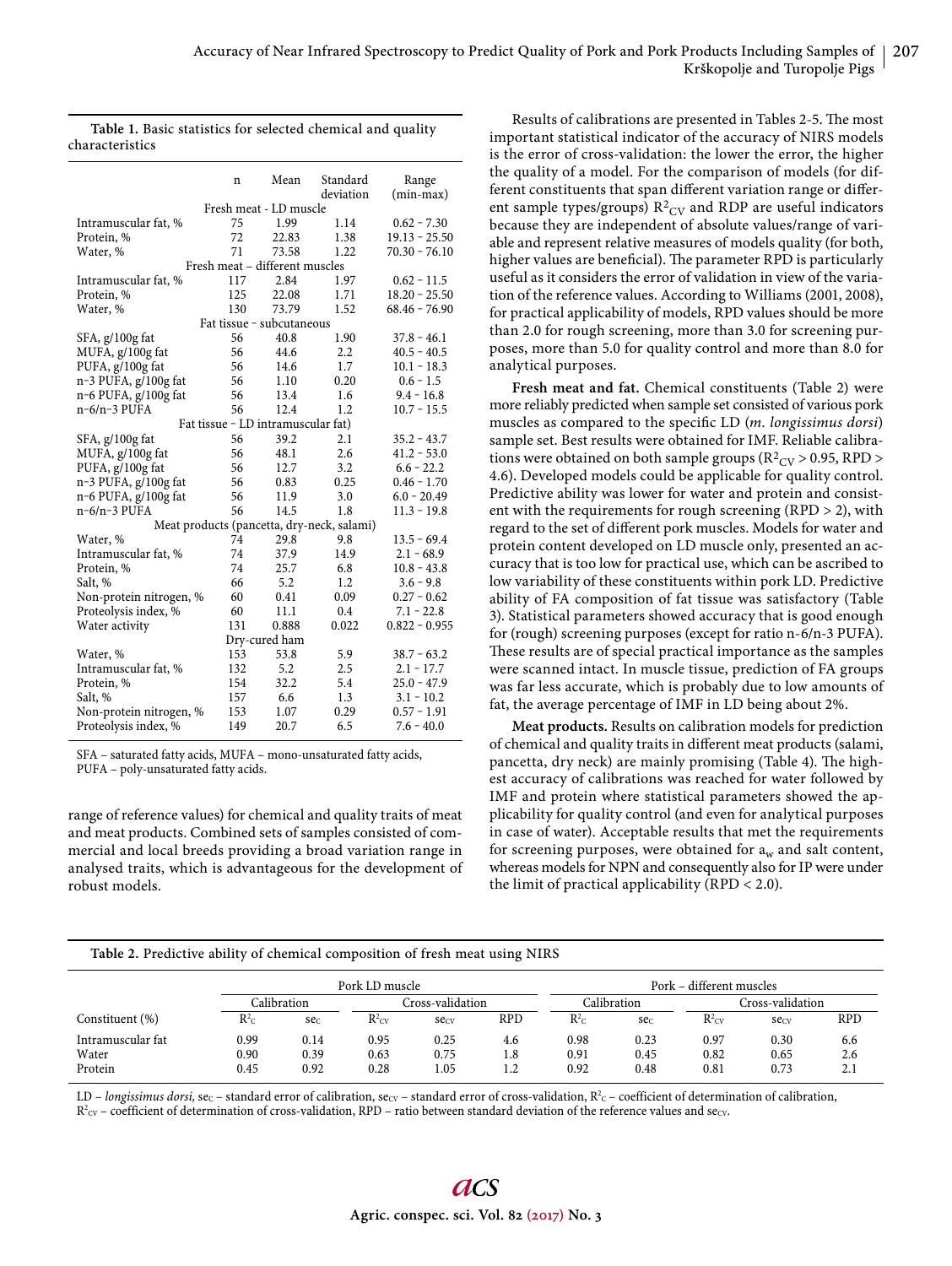#### **Table 3.** Prediction of groups of fatty acids in fat and muscle tissue using NIRS

|                          | Fat tissue |             |                     |       | Muscle tissue |                    |                 |                     |       |            |
|--------------------------|------------|-------------|---------------------|-------|---------------|--------------------|-----------------|---------------------|-------|------------|
|                          |            | Calibration | Validation          |       |               | Calibration        |                 | Validation          |       |            |
| FA group $(g/100 g fat)$ | $R^2c$     | sec.        | $R^2$ <sub>CV</sub> | secv  | <b>RPD</b>    | $R^2$ <sub>C</sub> | se <sub>c</sub> | $R^2$ <sub>CV</sub> | secv  | <b>RPD</b> |
| <b>SFA</b>               | 0.95       | 0.439       | 0.83                | 0.791 | 2.4           | 0.98               | 0.255           | 0.58                | 1.332 | 1.5        |
| <b>MUFA</b>              | 0.98       | 0.350       | 0.91                | 0.696 | 3.2           | 0.18               | 2.387           | 0.11                | 2.535 | 1.0        |
| <b>PUFA</b>              | 0.97       | 0.315       | 0.89                | 0.568 | 3.1           | 0.78               | 1.508           | 0.53                | 2.209 | 1.4        |
| n-3 PUFA                 | 0.96       | 0.035       | 0.83                | 0.076 | 2.6           | 0.62               | 0.119           | 0.55                | 0.130 | 1.9        |
| n-6 PUFA                 | 0.97       | 0.286       | 0.89                | 0.507 | 3.1           | 0.77               | 1.428           | 0.52                | 2.075 | 1.4        |
| $n-6/n-3$ PUFA           | 0.80       | 0.480       | 0.30                | 0.894 | 1.3           | 0.12               | l.445           | 0.02                | 1.524 | 1.2        |

FA – fatty acid, SFA – saturated FA, MUFA – mono-unsaturated FA, PUFA – poly-unsaturated FA, sec – standard error of calibration, secv – standard error of cross-validation,  $R^2c$  – coefficient of determination of calibration,  $R^2cv$  – coefficient of determination of cross-validation, RPD – ratio between standard deviation of the reference values and secv.

### **Table 4.** Prediction of chemical composition of meat products using NIRS

|                         |        | Calibration     | Cross-validation  |        |            |  |
|-------------------------|--------|-----------------|-------------------|--------|------------|--|
| Constituent             | $R^2c$ | se <sub>c</sub> | $R^2_{\text{CV}}$ | secv   | <b>RPD</b> |  |
| Water, %                | 0.99   | 0.70            | 0.99              | 0.94   | 10.4       |  |
| Intramuscular fat, %    | 0.98   | 2.05            | 0.98              | 2.23   | 6.7        |  |
| Protein, %              | 0.98   | 0.90            | 0.97              | 1.20   | 5.7        |  |
| Salt, %                 | 0.92   | 0.35            | 0.84              | 0.48   | 2.5        |  |
| Non-protein nitrogen, % | 0.49   | 0.067           | 0.39              | 0.074  | 1.3        |  |
| Proteolysis index, %    | 0.66   | 2.10            | 0.63              | 2.17   | 1.7        |  |
| Water activity – $a_w$  | 0.91   | 0.0068          | 0.88              | 0.0076 | 2.9        |  |

 $\sec$  – standard error of calibration,  $\sec$  – standard error of crossvalidation,  $R^2c$  – coefficient of determination of calibration,  $R^2$ <sub>cV</sub> – coefficient of determination of cross-validation, RPD – ratio between standard deviation of the reference values and  $secv$ .

| Table 5. Prediction of chemical composition of dry-cured |  |  |
|----------------------------------------------------------|--|--|
| ham using NIRS                                           |  |  |

|                         |        | Calibration     | Cross-validation  |       |            |  |
|-------------------------|--------|-----------------|-------------------|-------|------------|--|
| Constituent             | $R^2c$ | se <sub>c</sub> | $R^2_{\text{cv}}$ | secv  | <b>RPD</b> |  |
| Water, %                | 0.99   | 0.70            | 0.98              | 0.81  | 7.3        |  |
| Intramuscular fat, %    | 0.82   | 1.13            | 0.79              | 1.19  | 2.1        |  |
| Protein, %              | 0.99   | 0.62            | 0.98              | 0.74  | 7.3        |  |
| Salt, %                 | 0.95   | 0.30            | 0.94              | 0.33  | 3.9        |  |
| Non-protein nitrogen, % | 0.87   | 0.104           | 0.83              | 0.121 | 2.4        |  |
| Proteolysis index, %    | 0.86   | 2.38            | 0.80              | 2.89  | 2.2        |  |

sec – standard error of calibration, secv – standard error of cross-

validation,  $R^2$ <sub>C</sub> – coefficient of determination of calibration,

 $R<sup>2</sup><sub>CV</sub>$  – coefficient of determination of cross-validation,

 $RPD$  – ratio between standard deviation of the reference values and se $_{CV}$ .

In dry-cured ham, NIRS calibration models developed for quality traits showed practical applicability for most of the traits (Table 5). The highest accuracy was obtained for water and protein content, *i.e*.  $R^2$ <sub>CV</sub> of 0.98 and RDP of 7.3 approaching the level of analytical precision. It is worth noting, that high predictive ability could even be seen in the case of salt content. For all the other traits (IMF, NPN, PI) presented results indicate that screening with NIRS appears possible.

## **Conclusion**

In the present paper, existing calibration models for the prediction of different quality traits in meat and meat products were extended and upgraded with samples of two local pig breeds. In general, the quality of models denotes their practical value for quality control of fresh meat and processed pork products. Inclusion of new samples kept the accuracy of models and contributed to increased robustness. Further external validations of models, especially those for prediction of dry cured ham quality, will be undertaken using samples collected from other local European pig breeds/pork chains (*i.e*. Italian Cinta Senese, French Gascon).

## **References**

- Andrés S., Silva A., Soares-Pereira A.L., Martins C., Bruno-Soares A. M., Murray I. (2008). The use of visible and near infrared reflectance spectroscopy to predict beef *M. longissimus thoracis et lumborum* quality attributes. Meat Sci 78: 217-224
- De Marchi M., Manuelian C.L., Ton S., Manfrin D., Moneghesso M., Cassandro M., Penasa M. (2017). Prediction of sodium content in commercial processed meat products ising near infrared spectroscopy. Meat Sci, 125: 61-65.
- De Marchi M., Manuelian C.L., Ton S., Manfrin D., Cassandro M., Penasa M. (2017). Feasability of near infrared transmittance spectroscopy to predict fatty acids composition of commercial processed meat. J Sc Food Agric doi:10.1002/jsfa.8438.
- Fidler N., Salobir K., Stibilj V. (2000). Fatty acid composition of human milk in different regions of Slovenia. Ann Nutr Metab 44: 187-193
- Font-i-Furnols M., Fulladosa E., Prevolnik Povše M., Čandek-Potokar M. (2015). Future trends in non-invasive technologies suitable for quality determinations. In: A Handbook of Reference Methods for Meat Quality Assessment (M Font-i-Furnols, M Čandek-Potokar, C Maltin, M Prevolnik Povše, eds), SRUC, Edinburgh, 90-103
- Kennedy C.A., Shelford J.A., Williams P.C. (1996). Near infrared spectroscopic analysis of intact grass silage and fresh grass for dry matter, crude protein and acid detergent fiber. In: Near Infrared Spectroscopy: The Future Waves (AMC Davies, P Williams, eds), NIR Publications, Chichester, 524-530
- Monin G., Marinova P., Talmant A., Martin J.F., Cornet M., Lanore D., Grasso F. (2007). Chemical and structural changes in drycured hams (Bayonne hams) during processing and effects of the dehairing technique. Meat Sci 47: 29-47